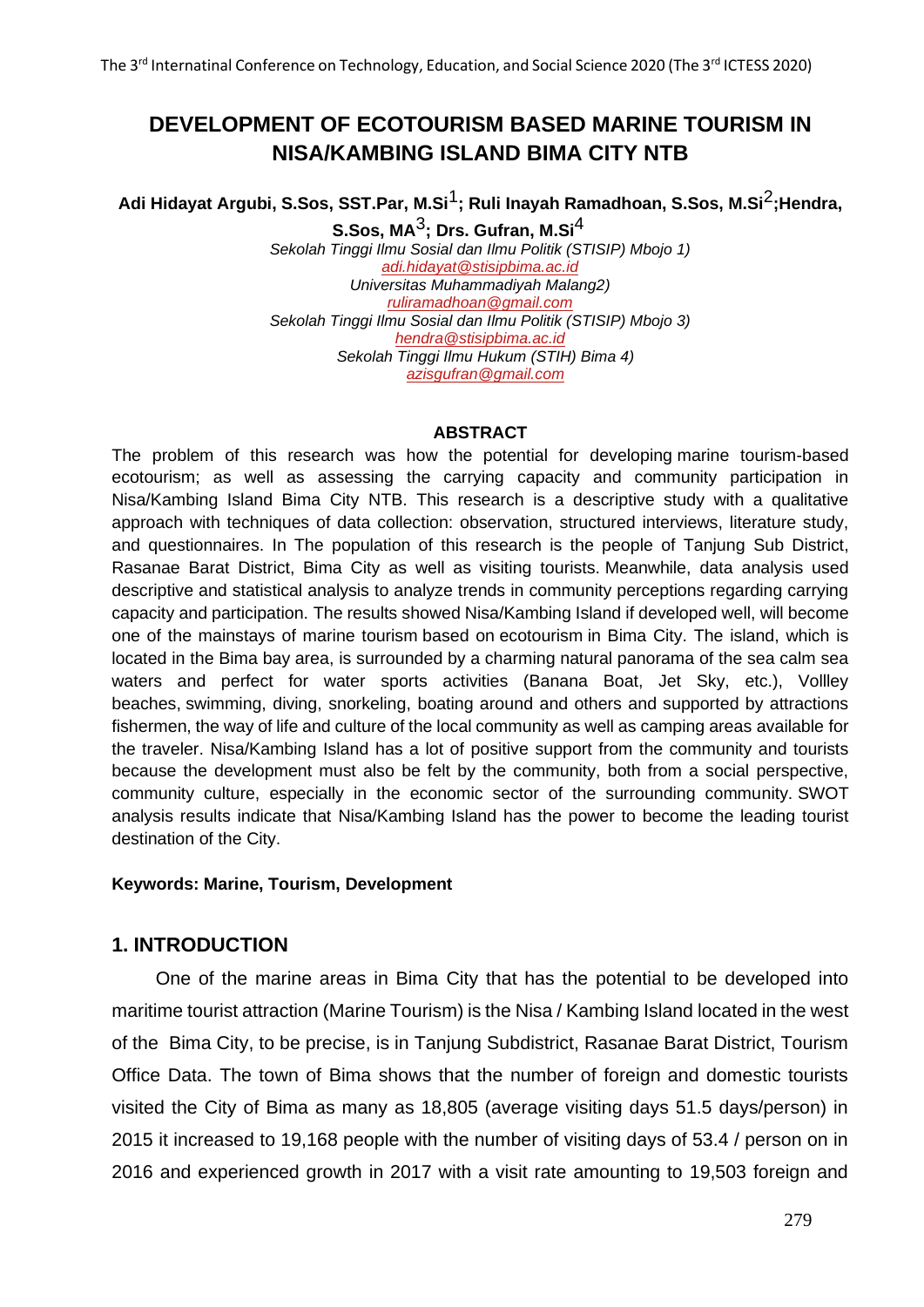domestic tourists. It shows that tourism is very potential to be developed in times of crisis to develop the economy of the community around the tourist attraction. One of the tourist resources of Bima City which is very potential, namely the maritime area (Marine Tourism) has wealth and high diversity in various natural forms, historic structures, customs, cultures and various other resources related to tourism development. This island is one of the islands in the town of Bima, which has wealth and wealth abundant diversity with various types of plants in addition to various types of wildlife found on Nisa/Kambing Island. Marine tourism (Marine Tourism) is a potential form of tourism, including in "Clean industry" activities. By paying attention to these components, tourism maritime will make a real contribution to the economy of the people of Bima City, especially Tanjung Sub District, which in 2019 was designated as a village / Sub District lagging and will receive an intervention program from the NTB provincial government.

Urgency this research is the benefit received by the people of Tanjung Dalam Village ecotourism -based marine tourism development includes 1). Empowering potential natural resources in the form of nature tourism objects that can provide optimal added value for the surrounding community, 2). Open access to more surrounding villages area with the growing economic activity of the surrounding community, 3). Open wider employment opportunities and business opportunities for the surrounding community, 4). Increase the income and welfare of the surrounding community, 5). Increase income original region (PAD) and other official admissions with, 6). Growing activity economics around, 7). Supporting the regional economy and regional development. With the development of wellpatterned ecotourism -based marine tourism, it will be a solution for people to get out of poverty and social problems others such as drugs, fighting, and prostitution through community empowerment through the tourism sector on the island of Nisa/Kambing.

The development of Nisa/Kambing Island as Ecotourism-based Marine Tourism is a must framed as a tourism development effort based on community empowerment to improve the economy of the community around the object tourism classified as living in the poverty line. This study aims to find out potential, development efforts as well as support capacity for tourism development on the island of Nisa/Kambing. Ecotourism-based Marine Tourism Development on Nisa/Kambing Island is not a policy that does not bring negative effects because it is related conservation area issues and no less important are related to community acceptance of the development of Ecotourism-based Marine Tourism at Nisa/Kambing Island . So this research becomes essential to provide an overview and what kind of information about tourism development is suitable for the potential of the Island of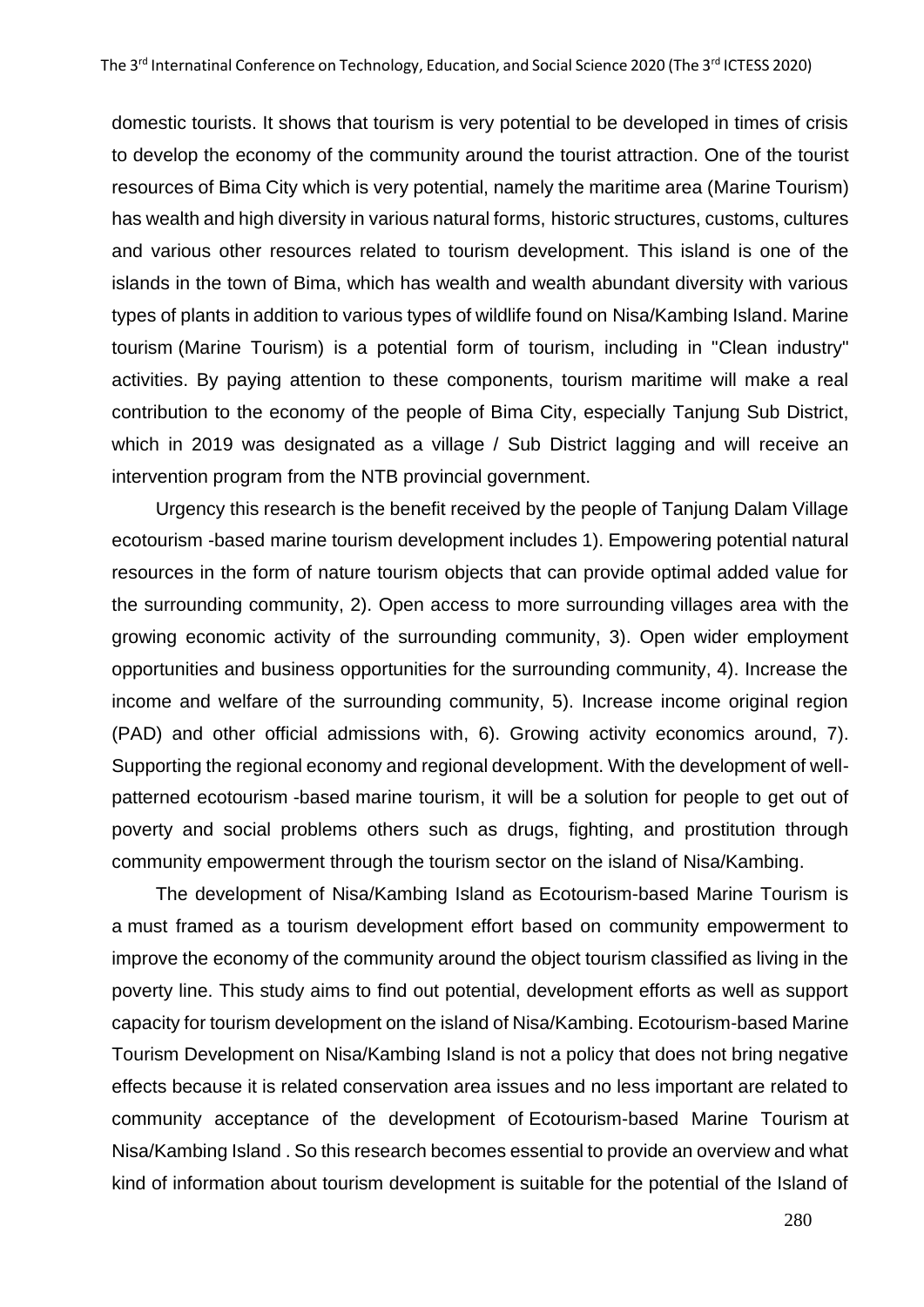Nisa/Kambing. So the problem of this research is what is the potential for developing ecotourism -based marine tourism; as well as assessing power support and community participation in Nisa/Kambing Island Bima City NTB. Specification specifically, this research is research that produces Marine development design Ecotourism Based Tourism.

#### **2. LITERATURE REVIEW**

#### **2.1. Marine Tourism Concept**

Marine tourism (Marine Tourism) with a meaningful impression is not just. The eye gets entertainment from various attractions and natural treats of the marine environment and oceans but it is also hoped that tourists can participate directly for develop environmental conservation as well as a deep understanding of the ins and outs of the marine ecosystem to form awareness of how to behave to preserve the maritime area and in the present and the future. Type tourism, which utilizes the maritime and ocean territory directly or indirectly live. Direct activities include boating, swimming, snorkeling, diving, fishing. Indirect activities such as beach sports activities, picnics enjoying the oceanatmosphere (Tuwo, A. 2011). The concept of marine tourism is based on the view, the uniqueness of nature, the characteristics of the ecosystem, the uniqueness of the arts and culture, and the characteristics of society as a basic force owned by each region. Hall (in Kurniawan, Rika et.al. 2016) stated that tourism is divided into two, namely coastal tourism and marine tourism. According to Yulianda et al (in Kurniawan, Rika et.al. 2016), ecotourism is related to tourism travel to uninterrupted natural areas to admire, research, and enjoy the beautiful scenery, plants, and wild animals as well as the culture that can be found there. Furthermore, Yulianda et al. (in Kurniawan, Rika, et.al. 2016), ecotourism is a form of tourism that emphasizes responsibility for the preservation of natural resources, where the ecological aspect is the main priority that must be considered in its management. Meanwhile, according to Tuwo (2011), ecotourism is a form of tourism that emphasizes responsibility for the sustainability of natural resources, which provides benefits economically and maintain cultural integrity for local communities. Tanaya, D, R., And Rudiarto (2014) argue that "marine tourism is a niche market for people who are aware of the environment and are interested in observing nature ". Steele (in Syamsu 2002) describes marine ecotourism activities as "economic processes that market ecosystems interesting and rare ". Low Choy and Heilbronn (in Situmorang, 2001), formulate five fundamental limiting factors in determining the main principles of ecotourism, namely: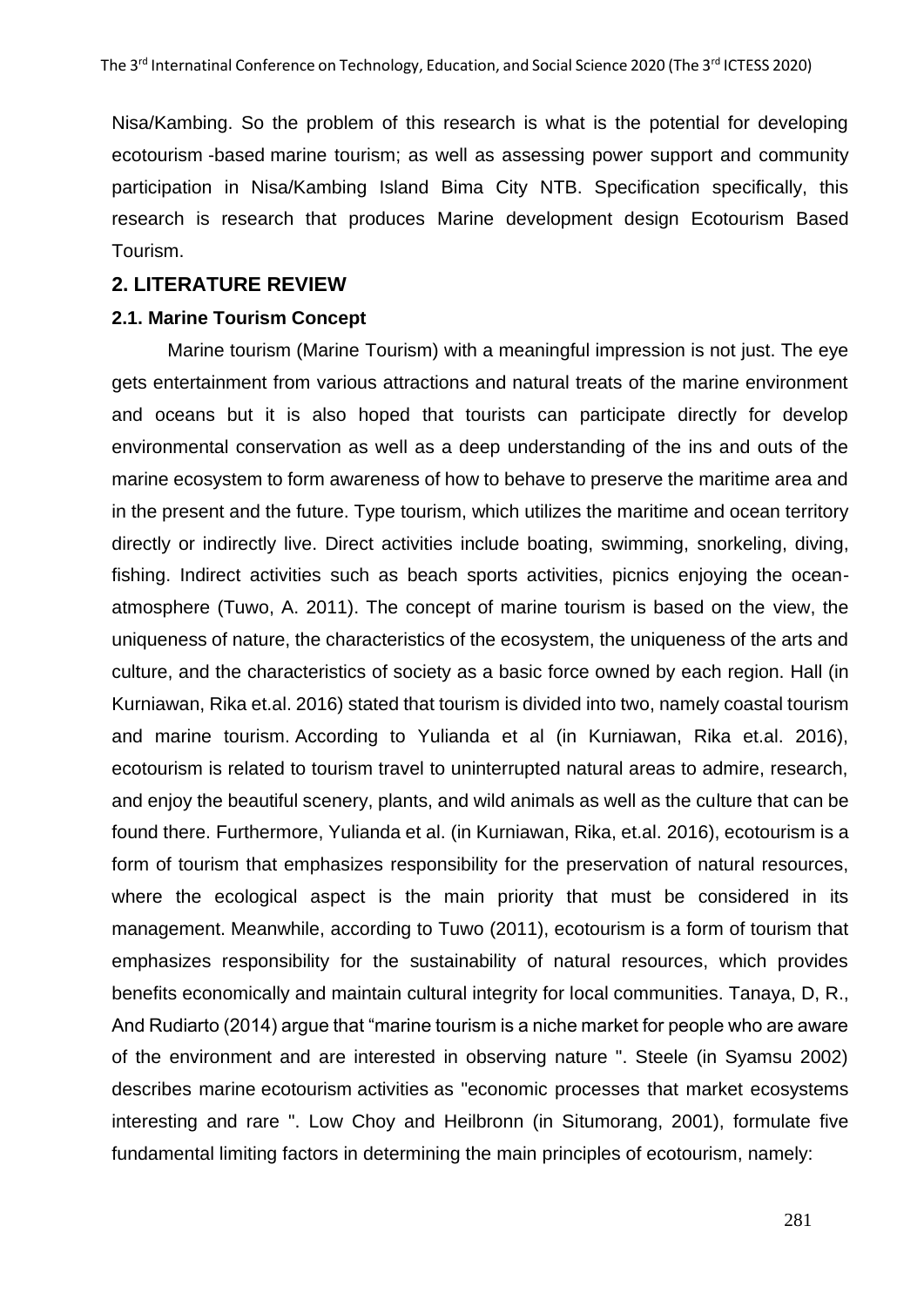- a. Environment; ecotourism
- b. Public; ecotourism must provide direct ecological, social, and economic benefits to society.
- c. Education and Experience;
- d. Sustainable; Ecotourism can make a positive contribution to ecological sustainability environment.
- e. Management; ecotourism must be managed properly and ensure sustainability the natural, cultural environment which aims to increase the present welfare and future generations.

The fifth main principle is the basis for the implementation of ecotourism that sustainable. The schematic of the marine tourism concept (Marine Tourism) is shown in the following figure:



**Picture. 1. Concept Scheme of Marine Ecotourism (DKP, 2002)** 

#### **2.2. Utilization of Marine Tourism**

The orientation of the main use of marine and ocean as well as various supporting elements of the environment is a form of area planning and management integrated into efforts to develop tourist areas. The cultural and physical aspect is an integrated unit that supports each other as a marine tourism area. Susanto, HA (2011) suggests that a tourist area good and successful if optimally based on four aspects, namely:

- 1) maintain the environmental sustainability
- 2) improve the welfare of the community in the area
- 3) ensure visitor satisfaction
- 4) increase the integration and unity of community development around the area and the development zone.

In addition to the 4 aspects above, the carrying capacity for each region is different different so that spatial planning will be meaningful. In general, the power range supports marine tourism according to Ramadhani, RA et.al (2015) includes). Ecological power, b). Physical power, c). Social carrying capacity, d). Recreation carrying capacity.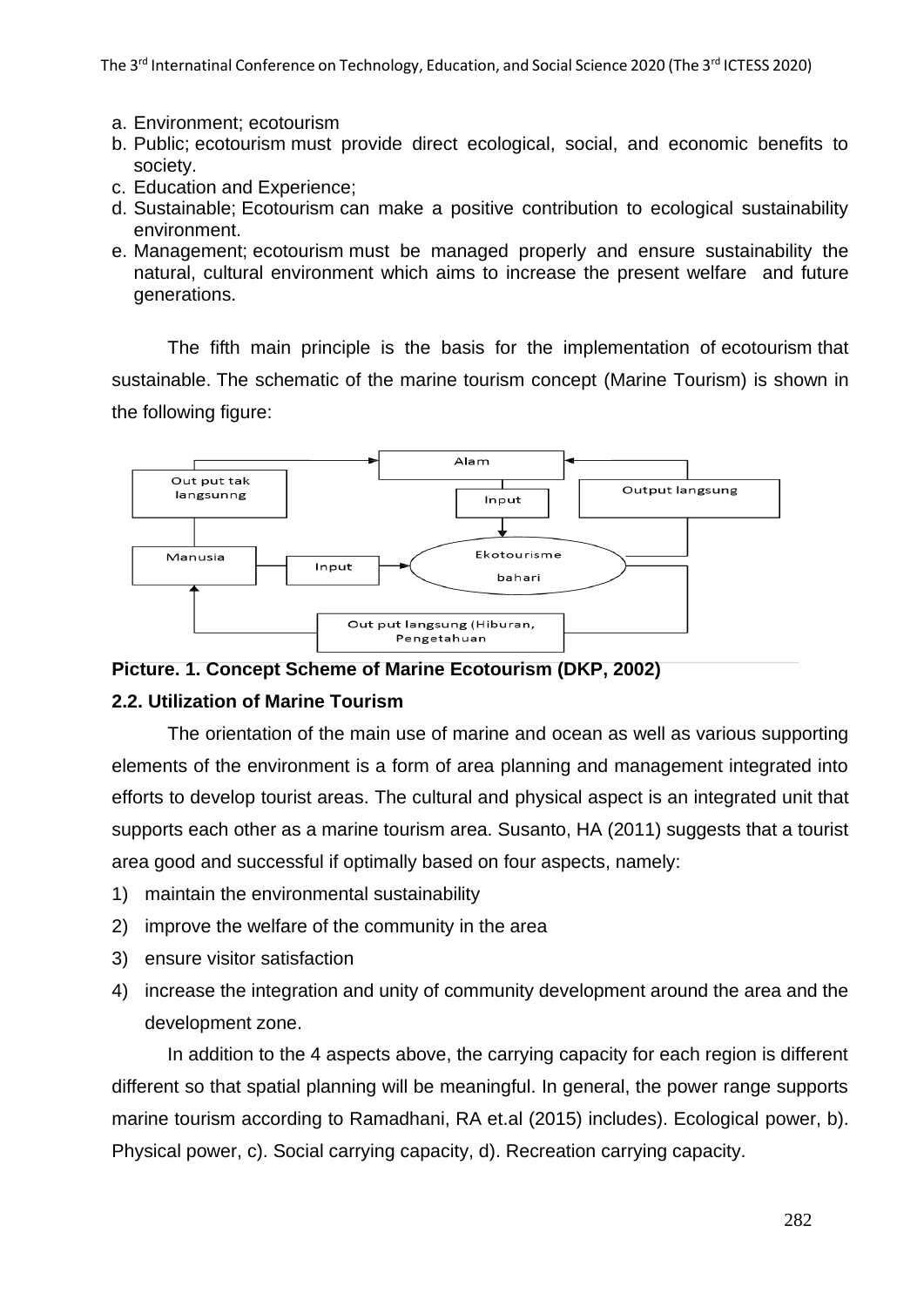## **3. RESEARCH METHOD**

This research method is descriptive with a qualitative approach. The research population is the community of Tanjung Sub District, Rasanae Barat Subdistrict, Bima City close to Nisa/Kambing Island and tourists visiting the Island area. The research sample was taken by proportional random sampling as much as 10% of the total population based on households of 1,668 households, which is as many as 166 respondents. The number of samples for tourists taken using quota sampling as much as 100 respondents. Data collection using observation methods, structured interviews, questionnaires, and literature study. Meanwhile, data analysis used analytical techniques descriptive and statistical. This technique is used to analyze the perceptual tendencies community towards the support capacity related to the development of ecotourism -based marine tourism on the island of Nisa/Kambing. The data were taken and processed from the questionnaire and the results of the SWOT analysis to analyze the conditions of external factors and internal factors. Target Technology Absorption Rate (TKT) This research is TKT 2 in the form of concept formulation and/or technology applications.

### **4. RESULTS AND DISCUSSION**

#### **4.1. Supporting Potentials of Tourism in Nisa/Kambing Island Island**

This research was conducted on the Island of Nisa/Kambing, Tanjung Sub District, Rasanae Barat District, Bima City, West Nusa Tenggara Province.

#### **a) General Condition of the buffer area**

Nisa/Kambing Island is included in two regions, namely the western part of Bima Regency and the eastern part of the Bima City area and the adjacent area, namely Tanjung Sub District. Tanjung Sub District has a population of 3021 men and 3035 women or a total of 6056 people and the majority of the population is the Bima tribe. Generally, the inhabitants of the Tanjung Sub District work as laborers and fishermen. Nisa means small island in the Bima language. The people of Doggo, Bima Regency west of Bima bay call Nisa Island Nisa To'i . And until recently by the people of Bima call it Nisa/Kambing Island because it is said that in ancient times, Nisa Island is the location where the King's goat was released, known as the Sultan of Bima. The Tanjung community around the area also said that Nisa/Kambing Island was in ancient times used to raise goats for the king of Bima.

Geographically, the island of Nisa/Kambing is owned by two regions, namely the eastern part Bima City and the western part belong to Bima Regency, to be precise Soromandi. So, it can be seen geographically that the existence of this island of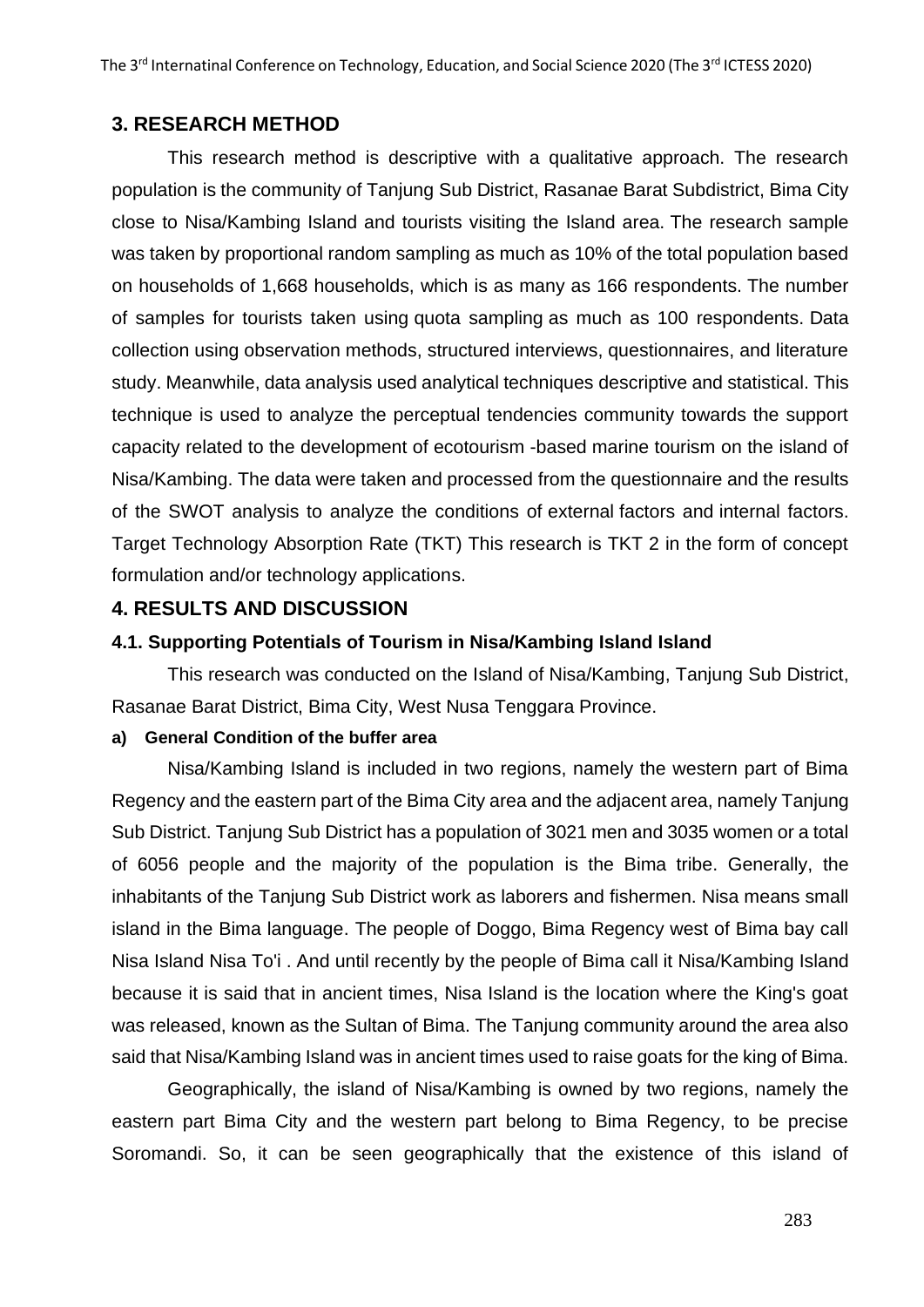Nisa/Kambing, is right in the middle of Bima bay, so closed the Asakota sea access point. Nisa/Kambing Island is in the middle of the Bima Bay sea. Head for the Island Nisa/Kambing can be done through several routes either through the Port of Bima by using a motorboat / public boat from the port to Bajo Village Donggo. The distance to Nisa / Kambin Island destinations is approximately 15-20 minute. Seen from the geographical aspect, the island of Nisa/Kambing is very exotic and beautiful as well surrounded by seawater that looks clear. Besides that, the position of the island of Nisa/Kambing is very strategic between Ule Beach, Sanumbe, So Ati, Lawata Beach, Oi Fanda Beach, Lawata Beach, Wadu Pa site, a. More interestingly, this island is flanked by beautiful mountain views.

The area of Nisa/Kambing Island is approximately 10 hectares. The attraction is in the form of natural panorama, forest. Mangroves, old graves, are the graves of Mubaliqs who spread Islam in Bima there are graves of scholars who spread Islam, who came from Makassar South Sulawesi and buried in the northern part of Nisa/Kambing Island, as well as various attractions plants, long-tailed monkeys that always welcome tourists visit and a variety of interesting rocks around the destination. On the island of Nisa/Kambing, the Dutch colonial government established a refueling station for Dutch ships with two very large oil tanks. Apart from the things above, on this island of Nisa/Kambing keeps a legend that the island of Nisa/Kambing became a stopover for "La Hami" who is a child who was abandoned, then found by Ompu Donggo and become a knight. After being investigated, it turned out that "La Hami" was a child king. And when he became a knight, before he faced the Sultanate of Bima, he was staying at the island of Nisa/Kambing. As told by Dr. Mara Rusli in his book "La Hami". Nisa/Kambing Island if developed properly it will become a mainstay of marine tourism in Bima City. The island, which is located in the Bima bay area, is surrounded by the charming natural scenery of the sea, with calm sea waters and perfect for water sports activities (Banana Boat, Jet Ski, and others), beach volleyball, swimming, diving, snorkeling, boating around and others. With only 15 access points from the port of Bima minutes, using sea transportation, namely traditional boats. Buffer communities only focus on their daily livelihoods as traders, services, fishermen, and agriculture only 1%. Most of the livelihood the people of Tanjung, Rasanae Barat subdistrict as a village directly adjacent with Nisa/Kambing Island are traders and port laborers, Nisa/Kambing Island, besides having natural potential and very beautiful surrounding destination also supported by the cultural tourist attraction owned by the City of Bima ASI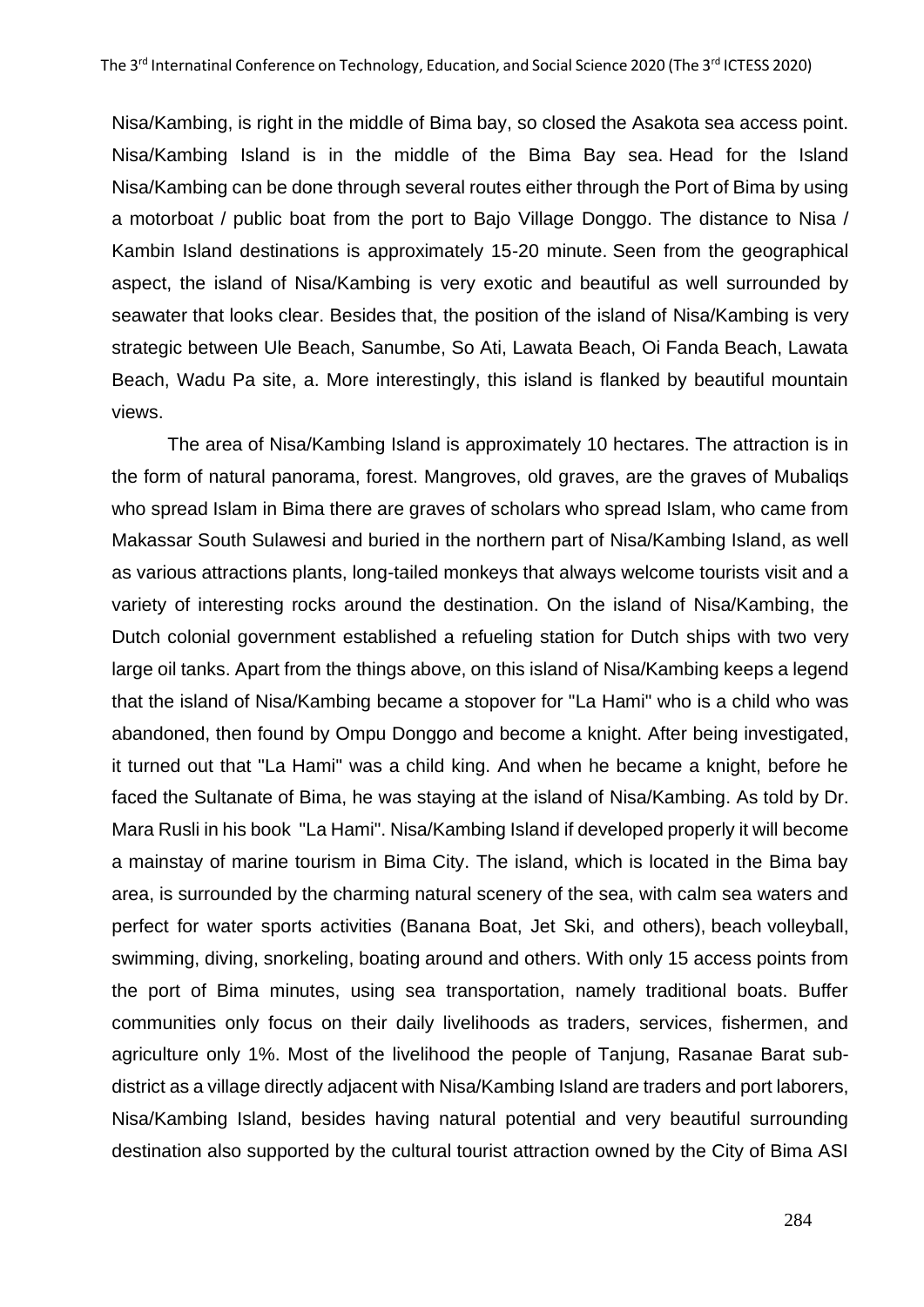Mbojo museum, Sultan Salahuddin Mosque, Samparaja Museum, Langgar Kuno, Dana Taraha, and Sentra Bima Weaving Crafts.

# **4.2. The potential of Nisa/Kambing Island as a mainstay tourist attraction in Bima City**

A potential tourist attraction is everything that the island has and has Nisa/Kambing supports the existence of the destination and its development. Tourism potential Nisa/Kambing Island which can be used as a superior in the development of this tourism is deep form the charming natural beauty of the sea, calm waters, fishing attractions, white sand, beautiful natural scenery on it, the way of life and culture of the local community as well camping area for tourists. The potential and attractiveness will be developed if supported by the existence of facilities that support the development of tourism in these attractions as well as the existence of tourism supporting facilities and infrastructure. The potential that each destination has. These can be grouped into two parts, namely nonphysical potential and physical potential.

### **a) Physical Potential**

The physical potential of Nisa/Kambing Island can be tangible and can be witnessed immediately as an attraction at this attraction. The physical potential includes:

#### **1) Beach**

Nisa/Kambing Island Beach is a beach that has a very panoramic view interesting, because Nisa/Kambing Island is in the middle of Bima bay, so this island is surrounded by a very beautiful and calm stretch of beach and still very clear. Besides there are facilities and infrastructure for traveling, you can also see the scenery quite beautiful nature. Other attractions that can be enjoyed on this beach are sports activities water (Banana Boat, Jet Sky, etc.), beach volleyball, swimming, snorkeling, diving, boating enjoy under water panoramas and islands as well as camping activities on the beach and top of the mountains.

#### **2) White Sand**

Nisa/Kambing Island has white sand on its beaches. The white sand on the island. Nisa / goat is very clean so that it makes the beach look more beautiful captivating. Swimming, snorkeling, diving, and fishing activities are very suitable for this destination.

#### **3) Attractions of fishermen and swimming monkeys**

Besides being able to see the panoramic beauty of the beach, on this island we can also see attractions fishermen who are catching fish and learning from sailing or boats a small number of fishermen around, so we can also see and buy various types of fish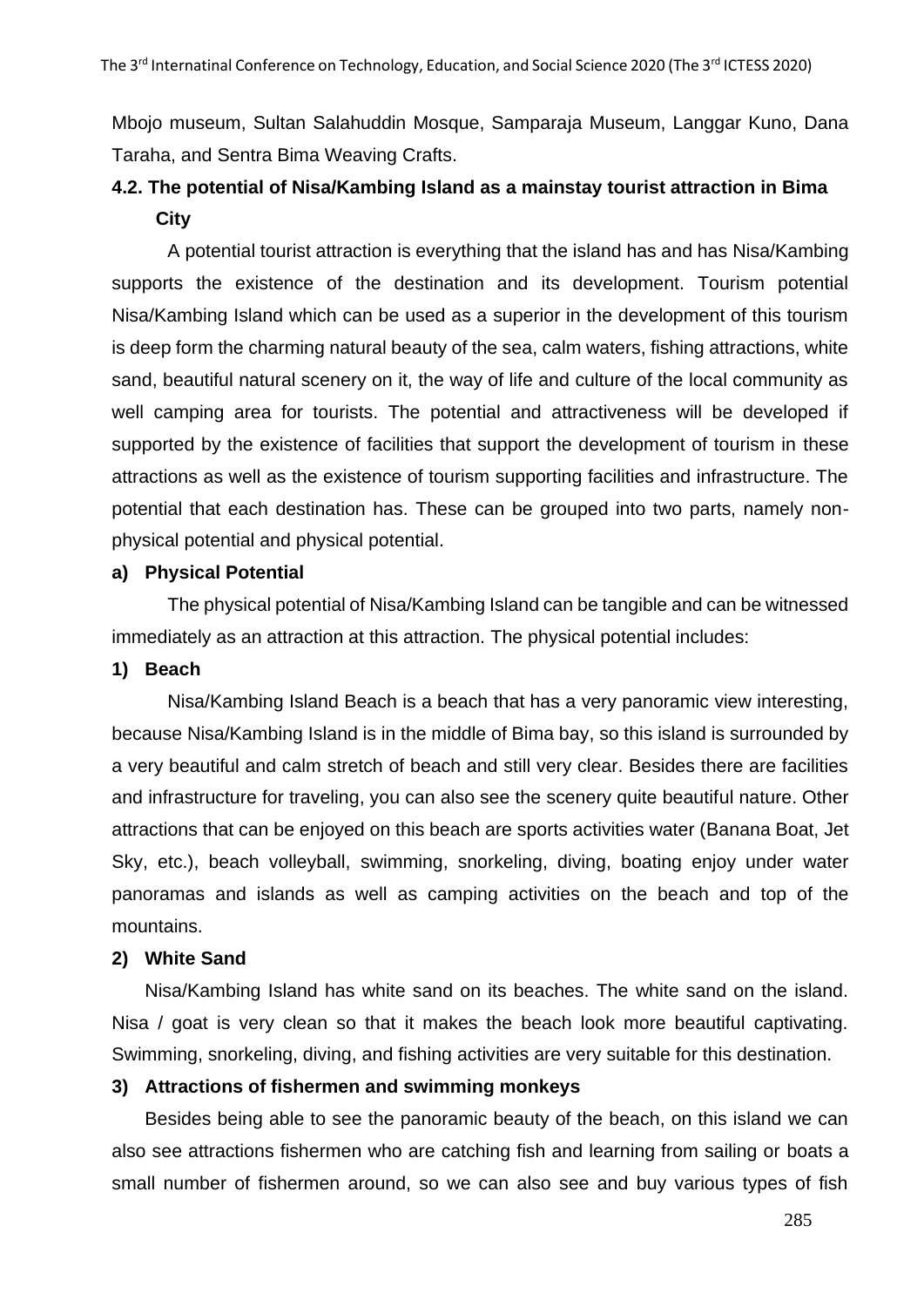produced the catch of the fishermen. Besides, tourists can see Monkey attractions crossing the sea from the island of Nisa/Kambing to the mainland of Soromandi during the corn season in groups.

#### **4) Natural Panorama**

The natural panorama on this island is no less beautiful, various types of trees, birds, and monkeys also live on this island, this island is very suitable for nature tourism or tourist activities nature conservation. The underwater panorama around the destination is very beautiful. Trekking, hiking, and climbing, bird watching is a very suitable alternative to the development of marine tourism (marine) based on ecotourism. The existence of mangrove forests is an attraction other than this destination.

#### **b) Non-physical potential**

The non-physical potential of Nisa/Kambing Island is in the form of traditional arts and life the traditional community in the buffer area, in this case, the Tanjung Bima City subdistrict and Bajo Village, Bima Regency, which is directly adjacent to Nisa/Kambing Island. As for the non-physical potential that exists and affects the development of this attraction includes;

#### 1) Culture

The *Dou Mbojo* / Bima culture is the original culture of Bima, the culture of Bima is very various such as *Gantao, Adu Kepala (Taji Tuta), Wura Bongi Monca Dance, Manca Dance (Mpaa Manca), Kareku Kandei*, and others. Tanjung village community on the island Nisa / goats mostly work as laborers and fishermen. Apart from that which making this tribe unique is a grammar different from other regions? In Bima syllable in one word contains several meanings, depending on how and what to use the word for. And village dancers with each other, there are several different words but the meaning is the same. The city of Bima has many events that become tourist attractions that attract interest tourists visit both Wisnus and foreign tourists such as *the Hanta Ua Pua event, Jikir Maulid, Jikir Roko*, Marawis Art, Dani Fund Dance, Horse Festival, Horse Parade, Painting Competition Horses, Bima Cultural Parade, Bima Traditional Mass Dance, Bima Traditional Art Festival, Selection of Tourism Ambassadors, Festivals and People's Parties, Paddle Boat Competition, Swimming Competition Lintas Teluk Bima, an Exhibition of Folk Crafts, Bima Traditional Horse Racing, and the Moon, Cultural Appreciation. Thus the life or culture of Bima on Nisa/Kambing Island must remain maintained and preserved because this is a series of cultural products only owned by the City of Bima and should be shown as a tourist attraction and capable support the tourism promotion of Bima City.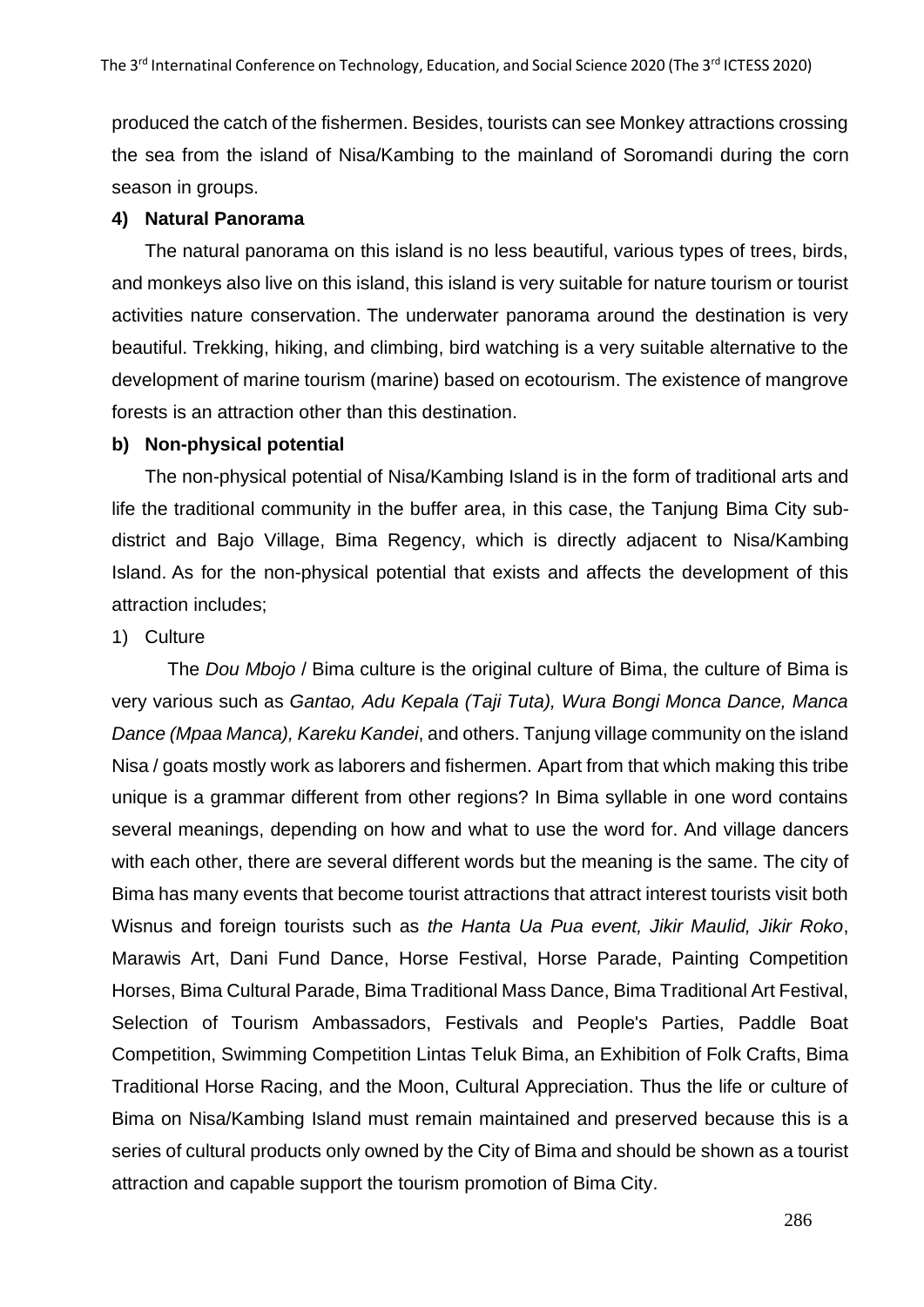## *2) Gantao Art and Wura Bongi Monca Dance*

Gantao art and Wura Bongi Monca dance are arts that are owned by local community and can only be displayed at certain times especially for weddings, circumcisions, festivals, welcoming guests from outside, and so on.

3) The tradition of Decorating Boats

The tradition of decorating boats is a tradition that is owned by the local community and is a routine activity that is sure to be carried out by the community every year. And usually on hold a competition by the government to commemorate the birthday of Bima City and society very enthusiastic to take part in the competition/festival.

4). Accessibility Level

Distance and travel time to reach Nisa Island destinations from various places towards attraction can be seen below:

| Table 1. Alternative Achievements Towards the Attraction of Nisa/Kambing Island |
|---------------------------------------------------------------------------------|
|---------------------------------------------------------------------------------|

| From- City              | distance                 | <b>Time</b> | <b>Vehicle</b> |
|-------------------------|--------------------------|-------------|----------------|
|                         | (KM)                     | Menit)      |                |
| <b>Bima City harbor</b> |                          | 15          | <b>Boat</b>    |
| Lawata Beach            |                          | 15          | <b>Boat</b>    |
| Kolo Beach              |                          | 25          | <b>Boat</b>    |
| Soromandi Harbor        | $\overline{\phantom{0}}$ | 10          | <b>Boat</b>    |

# **Source: Processed from Research Results, 2020**

3. Costs

Cost measurement is greatly influenced by the distance traveled by tourists to the destination tourism, as well as the type of transportation that will be used influence. To boat transportation or traditional annual only Rp. 10,000 (round trip).

4. The Constellation of Attraction

Nisa/Kambing Island is very strategic on the layout aspect, as it is very close to attractions in the city of Bima such as Lawata Beach, Ule Beach, Kolo Beach, Sanumbe Beach, Oi Fanda Beach, Wadu Pa'a, and Asa Kota Fortress. So the existence of Nisa/Kambing Island has a constellation with power other tourist attraction. Thus to achieve the attractiveness of the Island Nisa / this goat can also enjoy other tourist attractions in one route.

#### **c). Available Facilities**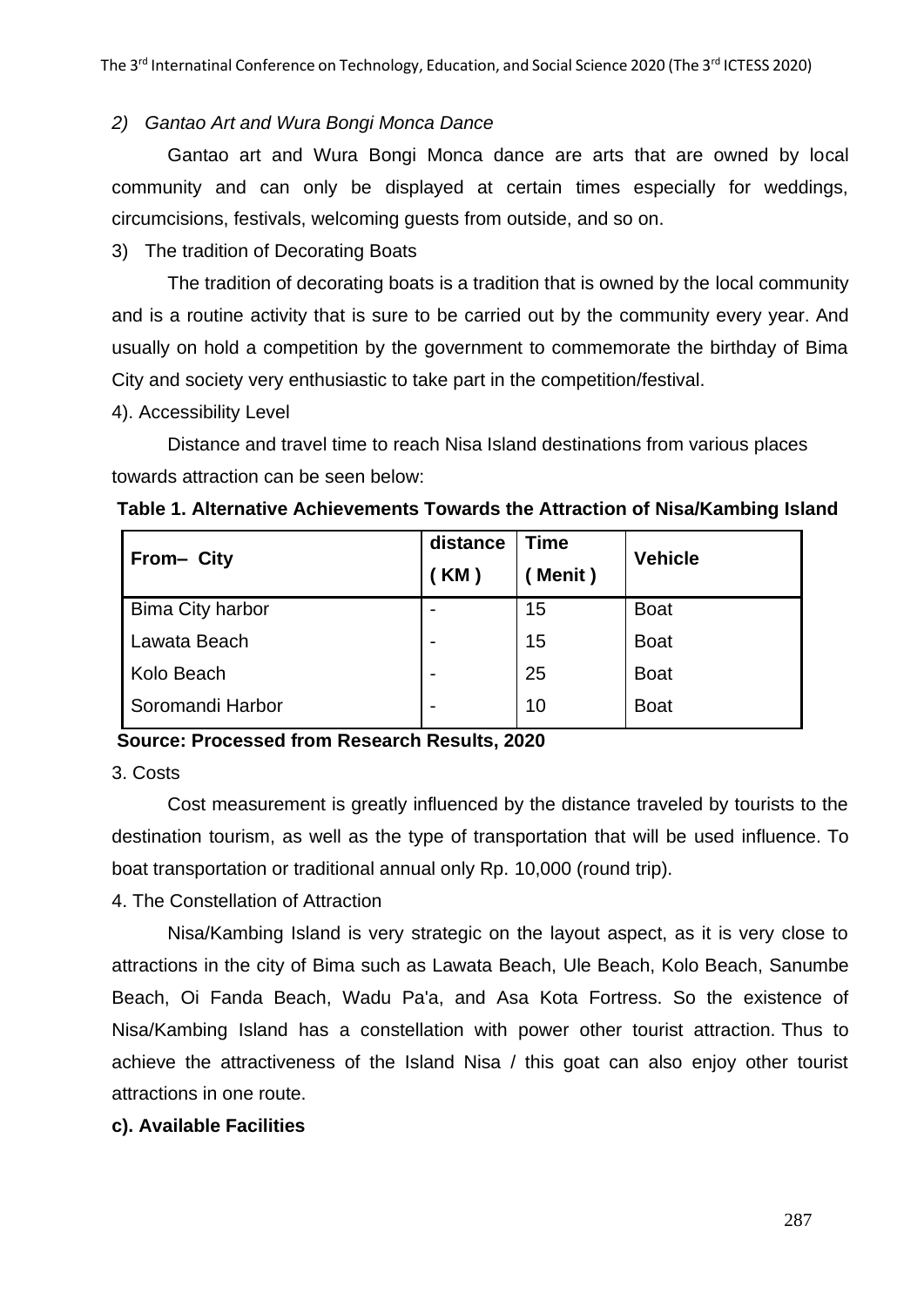Tourists visiting Nisa/Kambing Island can park their vehicles at the harbor parking area with good security, after which tourists can move on a trip by renting a boat in the port area. This place is also available for rest tourists visiting. Tourists can relax while enjoying the natural scenery mountains, birdsong, and the sound of the wind rumbling. As for the building made from natural materials which are made of wood, this shows that this attraction is very paid attention to environmental sustainability. There is no tourist attraction in Nisa/Kambing Island places of worship in the form of a place to wash, a vehicle to play for tourists. Facilities like Musholla, toilet, canteen, and other tourist facilities are still not available.

# **4.3 Identification of Perceptions and Community Support for Marine Tourism Development Ecotourism based on the tourist attraction of Nisa/Kambing Island**

Perception is needed as the reference material desired or expected by respondents, in this case, are the community and tourists about its development Nisa/Kambing Island as a natural tourist attraction. Furthermore, the results are described below identification of perceptions obtained from research measured based on the Likert scale method. As an area that has the potential to be developed into an attraction marine tourism based on ecotourism, the development of Nisa/Kambing Island requires the role of the community as the host to provide feedback or perceptions of the development efforts of an area, as actions or steps early in development, so it is expected that the perception of the community can it is known what kind of development the community wants to expect. Identification results. It is known that the results of positive community support are supporting marine development ecotourism-based tourism on the island of Nisa/Kambing, Bima City, NTB.

# **4.4 Identification of Tourist's Motivation, Characteristics, Perceptions, and Supporting Capacity Ecotourism-based Marine Tourism Development in Island Tourism Attractions Nisa / Goat**

Tourists as a potential target market share an important role apart from the local community in developing a potential attraction, especially the island Nisa / Goat. This is needed later for related parties, especially the manager of attraction, where the desired market taste should be indispensable, apart from repeater tourists but more specifically for ecotourism tourists where they have different characteristics want genuine and deep experiences, seek physical and mental challenges, no being passive, tolerant of comfort, expecting experience interaction with The locals, less fond of the tight, curvy itinerary, more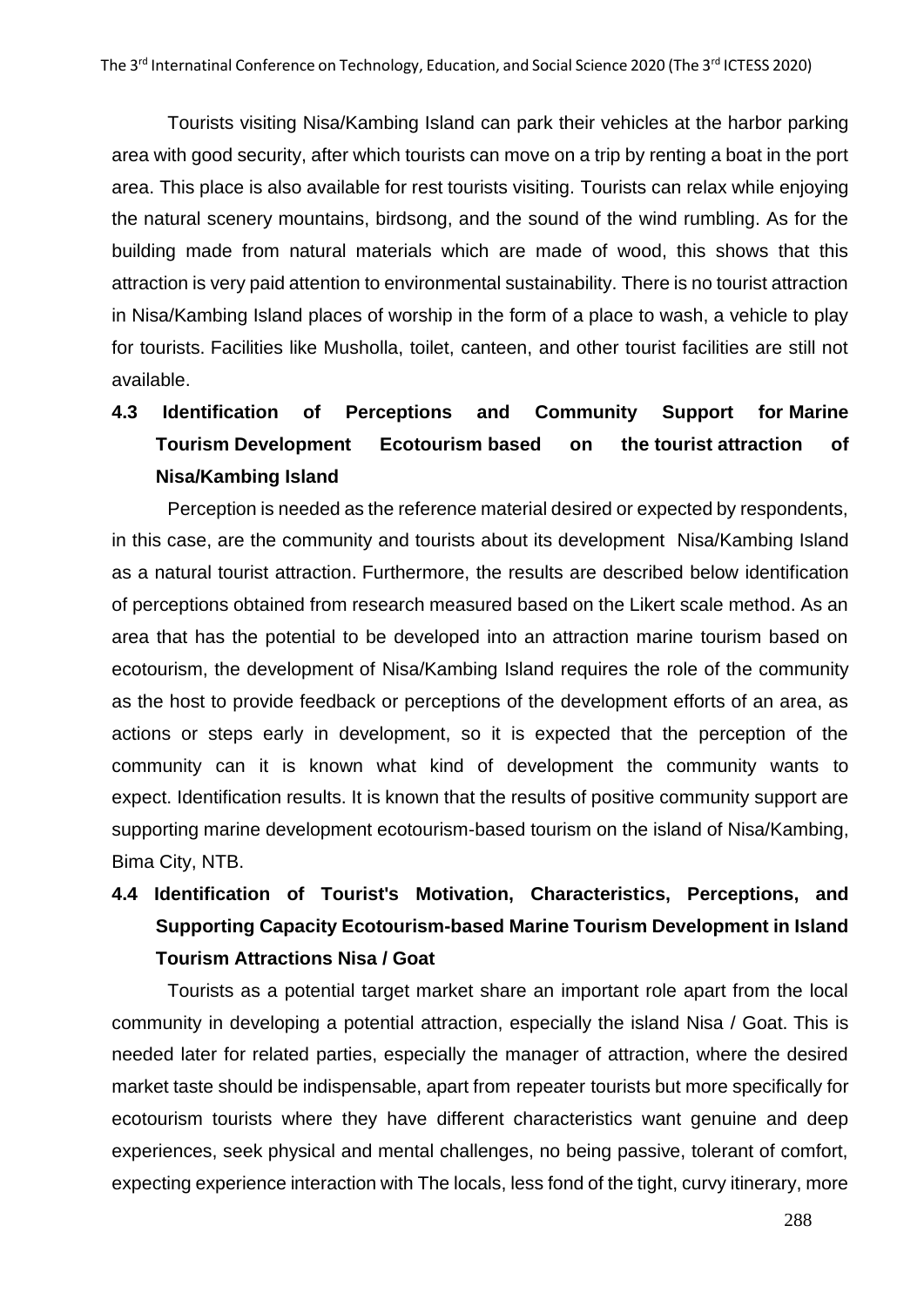love places that are pristine and also they'd rather pay for adventure rather than comfort. So in this case trying to find a desire or the perception of tourists about the desired development of the attraction and according to their potential. The results of the identification of tourist perceptions are known to be power support tourists very well in supporting the development of based marine tourism ecotourism in Nisa/Kambing Island, Bima City, NTB.

# **4.5 SWOT Analysis of the Strategy for the Development of Nisa /Kambing Island as Daya Featured Tourist Attractions in the City of Bima**

The SWOT analysis carried out in this study departed from the findings of the research, namelyin terms of several variables such as the beauty of the natural panorama, culture of society, accessibility to destinations, Human Resources (HR), and support facilities.

The island of Nisa/Kambing has distinctive characteristics to become a destination area Bima City's featured tour. The strength of Nisa/Kambing Island is based on variables what is researched is in the form of enchanting natural panoramic beauty, the environment destinations, and the existence of flora and fauna that are still preserved and natural. The uniqueness of that is rarely found in other destinations such as (1) The potential for marine tourism which is very suitable for marine tourism (2) very beautiful scenery in the morning in the afternoon. (3) there is a grave ancient culture as well as (4) wildlife around the island, in the cultural aspects where the people are The island of Nisa/Kambing has a culture, namely the culture of " dou mbojo " which is the original tribe of Bima City, and has a very unique traditional life. *Dou Mbojo* culture / Bima society is the original culture of Bima, Bima culture is very diverse such as *Gantao*, Head Fighting *(Taji Tuta), Wura Bongi Monca Dance, Manca Dance (Mpaa Manca), Kareku Kandei* and others in the community and community life around that destination.

Most of it as fisherman can be an attraction. On the aspect of accessibility, attractiveness this is easily accessible by using a two-wheeled motorized vehicle, public transportation in the form of Bemo, or four-wheeled private property, due to its geographic location which is a coastal area on the outskirts of Bima City. In the HR variable, the community Nisa/Kambing Island Island buffers have the potential to be prepared as tourism personnel and stay managed and trained to become reliable tourism human resources. While for variables the supporting facilities for the attraction are not sufficient.

In developing Nisa/Kambing Island as one of the tourist attractions in the city Bima, and has several weaknesses such as lack of promotion and event calendar tourism,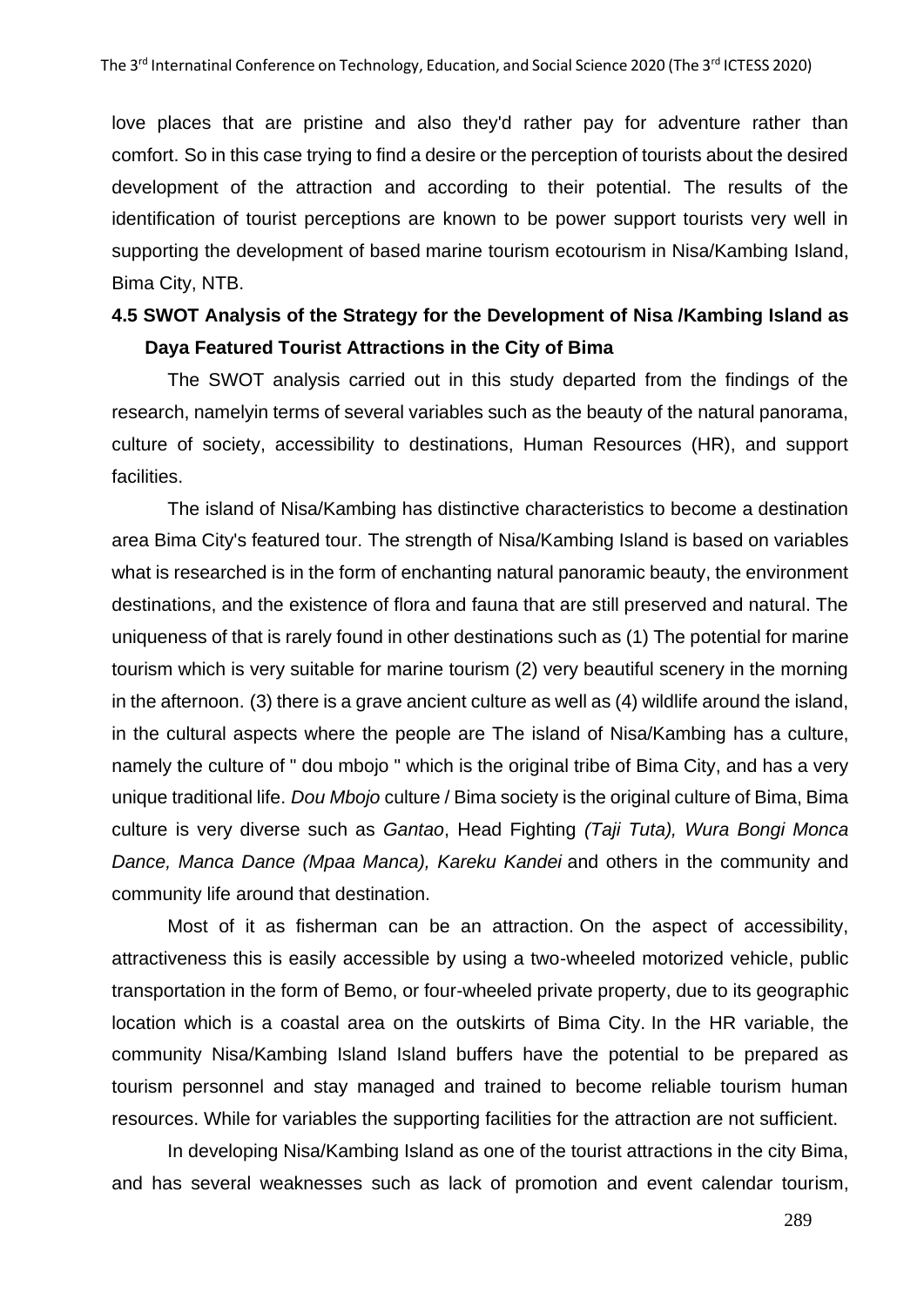structuring the attractiveness that has not been done, tourism human resources that are still not have skills and supporting facilities such as public toilets, prayer rooms, rinse places, shelters, places to eat and drink for tourists and rescue teams in case of an accident traveler. With the development of tourist attractions, it does not only have an impact only positive but also negative impact if not treated properly.

# **4.6. Ecotourism- based Marine Tourism Development on Nisa/Kambing Island Bima City NTB**

Based on the identification of the potential and carrying capacity of the island of Nisa/Kambing as Marine Tourism Based on Ecotourism in Bima City, NTB. The results of the analysis of research data later generate several points for developing the attractiveness of Nisa Island/ Kambing as a Marine Ecotourism Based Tourism in Bima City, NTB as follows. 1). Organizing a tourist route which through a series of marine tourism attractions Nisa/Kambing Island with its appeal is in Bima bay because of the many marine tourism potentials such as Kolo Beach, Ule, Lawata, Wadu Pa, a, Sangiang, Asakota Fort, Bonto, Oi Fanda, Sanumbe Beach, and destinations other. The development of this tourist route will be able to develop marine tourism with support tour packages with integrated cooperation of all City tourism stakeholders Bima (Travel Bureau, hotel, restaurant/restaurant, souvenir shop, company transportation and other tourism industries). This development concept makes that the potential for marine tourism in Nisa/Kambing Island cannot stand alone but in one unity (integral) development concept with other destinations in the bay Bima. Integration between marine tourism attractions in Bima bay with the island Nisa/Kambing as a development icon can give a valuable impression to tourists who visit and can attract other tourists so tourists are after get to Nisa/Kambing Island Island and other destinations in the vicinity an interesting and varied travel experience that will not be forgotten and will repeat. This is in line with the government policy of the city of Bima which is currently being implemented developing tourism in the tourist attraction of Kolo with its adjacent marine tourism with Nisa/ Kambing Island with amazing underwater panoramas, 2). The empowerment of many boards or fishing boats in Bima port as a mode of tourist transportation that connects between Bima bay tourist destinations with Nisa/Kambing Island as a tourist icon is becoming important. community development becomes important to increase the carrying capacity and community participation in the development of tourist destinations because people feel that they have benefited from the tourism cake of Nisa/Kambing Island, 3). The results showed that the local community. The destination of Nisa/Kambing Island has culture,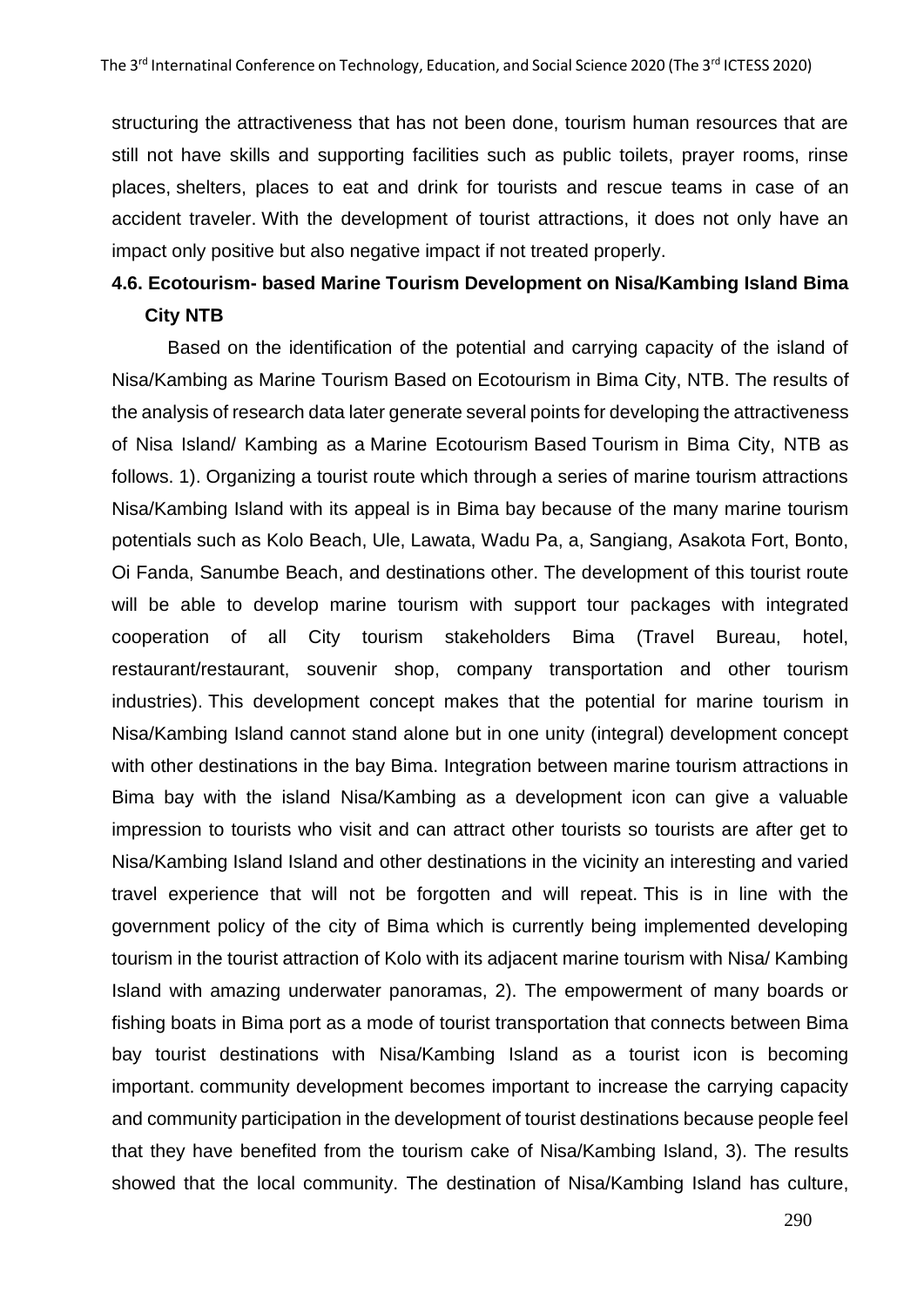traditional arts, and customs community as well as the people of Tanjung Bima City Sub District tourist attractions that support the development of the island destination of Nisa/Kambing. Tourism potential marine owned by Nisa/Kambing Island should be improved by developing attractions unique and varied marine tourism. Likewise with other attractions that are on Around Nisa/Kambing Island, its marine tourism attractions must be improved to support the existence of Nisa/Kambing Island tourist destinations. Varian attractions become important to avoid tourist boredom, 4). Island tourism destination development Nisa/Kambing as Ecotourism- Based Marine Tourism in Bima City, NTB needs to be obtained support from local governments by partnering with investors in providing good and complete tourism supporting facilities/infrastructure, both at destination locations (Mushollah, Restaurants, Clean Water, Washing Areas, Shelters, Electricity, Toilets, and other necessary facilities other tourists) as well as in buffer areas such as the existence of Tourist Information Center, parking location, and information board on tourist paths to destinations. Bima City Government it is necessary immediately to coordinate with the Bima Regency Government and parties related to the clarity of ownership of the island of Nisa/Kambing Island tourist destination Ecotourism-based Marine Tourism development on Nisa/Kambing Island can focus implemented because currently, the management of Nisa/Kambing Island is still a territory Bima City Government and Bima Regency Government, 5). Nisa/Kambing Island Tourism requires collaboration between related stakeholders in developing Marine Tourism Ecotourism based. Support for cooperation between accommodation entrepreneurs, travel agents, and entrepreneurs restaurants and restaurants, souvenir companies, and other industries and support from universities, government, and society are important points for Marine development Ecotourism Based Tourism on Nisa Island Kambing. Tourism stakeholders must continue together in management, regional development planning, 6). Research result shows that the human resources of Nisa/Kambing Island tourism still need to be improved abilities and skills in the tourism sector. The people of Tanjung Sub District to become a buffer for the Nisa/Kambing Island destination needs to be continuously nurtured and trained to be able to be a good tourism waiter. The existence of a tourism awareness group is necessary to help form public awareness in supporting tourism development, 7). Arrangement of the area and preparation of regional development to support development Ecotourism- based Marine Tourism in Nisa/Kambing Island must be increased. On Nisa/Kambing Island s have Mangrove forests which can be developed again by expanding. Mangrove forest area by planting Mangrove seeds. Planting seeds Mangroves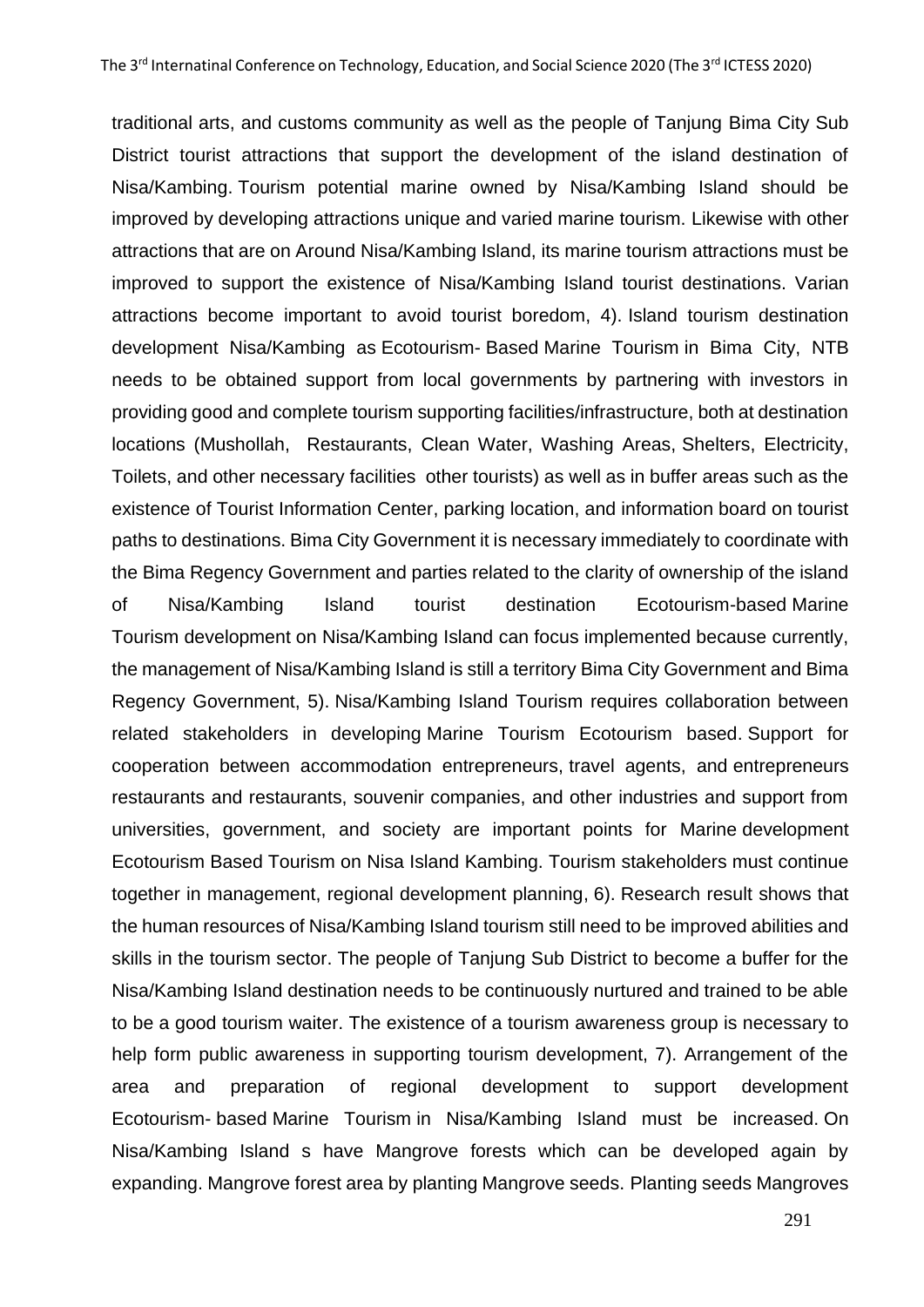can be done during the dry season and not during the rainy season because it will be useless. It will not grow well because it is covered by landslides mud/soil. This developed Mangrove Forest will be an attraction that can support the development of Ecotourism- based Marine Tourism, 8). Destination management must be done in an integrated manner by involving tourism stakeholders so Ecotourism- based Marine Tourism development on Nisa/Kambing Island can run well and directed.

#### **5. CONCLUSIONS AND SUGGESTIONS**

The results showed that the island of Nisa/Kambing if developed properly then will be one of the mainstays of marine tourism based on ecotourism in Bima City. That island located in the Bima bay area surrounded by a charming natural panorama of the sea, with calm sea waters and perfect for water sports activities, beach volleyball, swimming, diving, snorkeling, boating around and others and supported by attractions fishermen, the way of life and culture of the local community as well as camping areas available for the traveler. The results showed that the island of Nisa/Kambing, has a lot of power positive support from the community and tourists. The results of the SWOT analysis show the Nisa/Kambing Island has uniqueness and excellence to become the leading destination for Bima City on the aspect of natural beauty (panorama), the culture of the surrounding community, its accessibility easy to reach, human resources and the carrying capacity of the community and tourists provide development opportunities. While the weaknesses are still lacking promotion, the absence of staging facilities and staging calendars, human resource capabilities tourism, supporting facilities are still lacking. Besides, threats need to be anticipated the continuity of the tourist attraction of the island of Nisa/Kambing.

The results of the research data analysis then produce several points at once suggestions and recommendations for developing the attraction of Nisa /Kambing Island as a Marine Ecotourism Based Tourism in Bima City, NTB as follows. 1). Organizing a tourist route through a series of Nisa/Kambing Island marine tourism attractions, 2). Empowerment board or fishing boats in the port of Bima as a mode of transportation tourist transportation, 4). The development of Nisa Island/ Kambing Island tourist destinations as a Marine Ecotourism- Based Tourism in Bima City, NTB, needs support from the government regions by cooperating with investors in providing supporting facilities/infrastructure good and complete tours, 5). Nisa/Kambing Island Island tourism requires cooperation between related stakeholders in the development of Ecotourism- based Marine Tourism, 6). Result of the research shows that the human